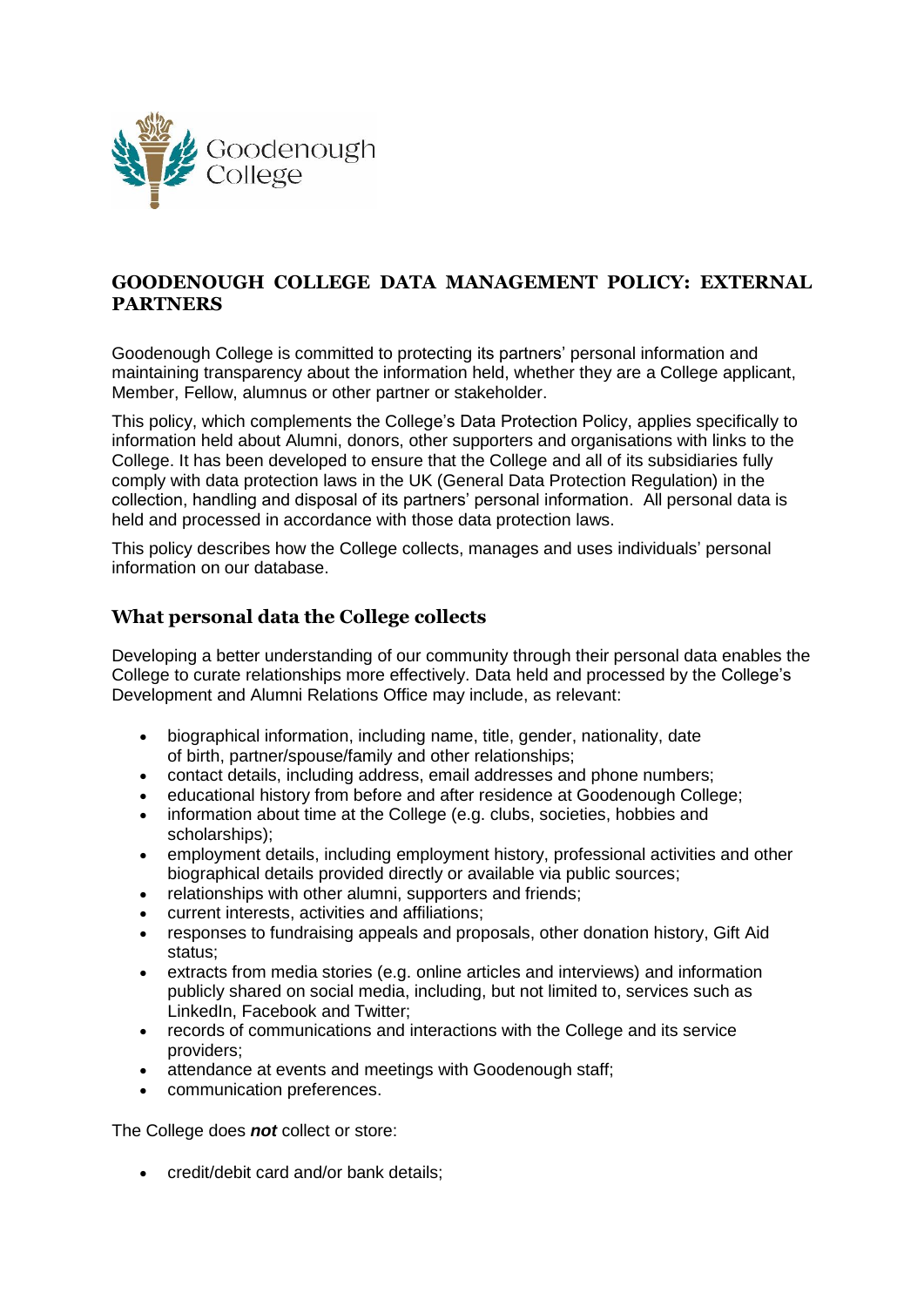• information on political beliefs, sexual orientation, religious beliefs, trades union membership or legal history.

# **How the College collects personal data**

- *Information partners share personally.* Those who become Members of the College provide personal details. On their departure, the College retains this data indefinitely in support of the Members' lifelong relationship with the College, unless/until asked to do otherwise. All Alumni have access to the [Goodenough](https://goodenough.hivebrite.com/)  online [Alumni community](https://goodenough.hivebrite.com/) website, Goodenough Global, enabling them to update, amend and control their personal information at any time. The College updates its records when informed of changes. The College also holds information on nonalumni friends of the College, donors and potential donors, again where these partners themselves have shared information with the College.
- *Information from our service providers.* The College may also use service providers to conduct research and gather information to ensure accuracy and efficiency in our annual fundraising activities, such as our Giving Day.
- *Information from The Goodenough on Mecklenburgh Square***.** Our 4-star hotel, which provides discount rates for Goodenough Alumni, alerts the College when Alumni stay there so we can reconnect with them and welcome them back to Mecklenburgh Square.
- *Information shared by the London Goodenough Association of Canada* (LGAC), our registered non-profit organisation which exists to support the Canadian Goodenough Alumni community.

For the purpose of fundraising and to help the College better understand partners' interests, preferences and the type and level of donation they may be interested in giving, the College may use additional information, such as measures of affluence and interest in charitable causes, where available from external sources. This allows the College to make appropriate requests to supporters and prospective supporters.

There is no statutory or contractual requirement for partners to provide the College with any personal data. Any personal data stored in our database is held on the College's secure servers, with access restricted to authorised personnel only.

#### **How the College processes personal data**

The College relies on legitimate interest, as cited in the General Data Protection Regulations (2018), Article 6(1)(f), for much of its processing of personal data. Legitimate interest enables the College to assume partners' interest in receiving communications, unless/until they indicate otherwise, as a result of partners' ongoing relationship with the Goodenough College community. This includes communication by post or telephone. For email communications, the College relies on implied consent as per the Privacy and Electronic Communications (EC Directive) Regulations 2003, arising from the provision of partners' email addresses on joining the College and the Goodenough community.

The College communicates with its partners only in the ways that they choose. It will not contact partners if they have indicated that they do not wish to be contacted. To ensure that College communications are relevant to partners and their interests, communications may be targeted to particular audiences. Such communications include:

- the circulation of publications (Goodenough News) and our enewsletter (The Goods);
- the conduct of surveys;
- the offer of services, such as the Goodenough Global website;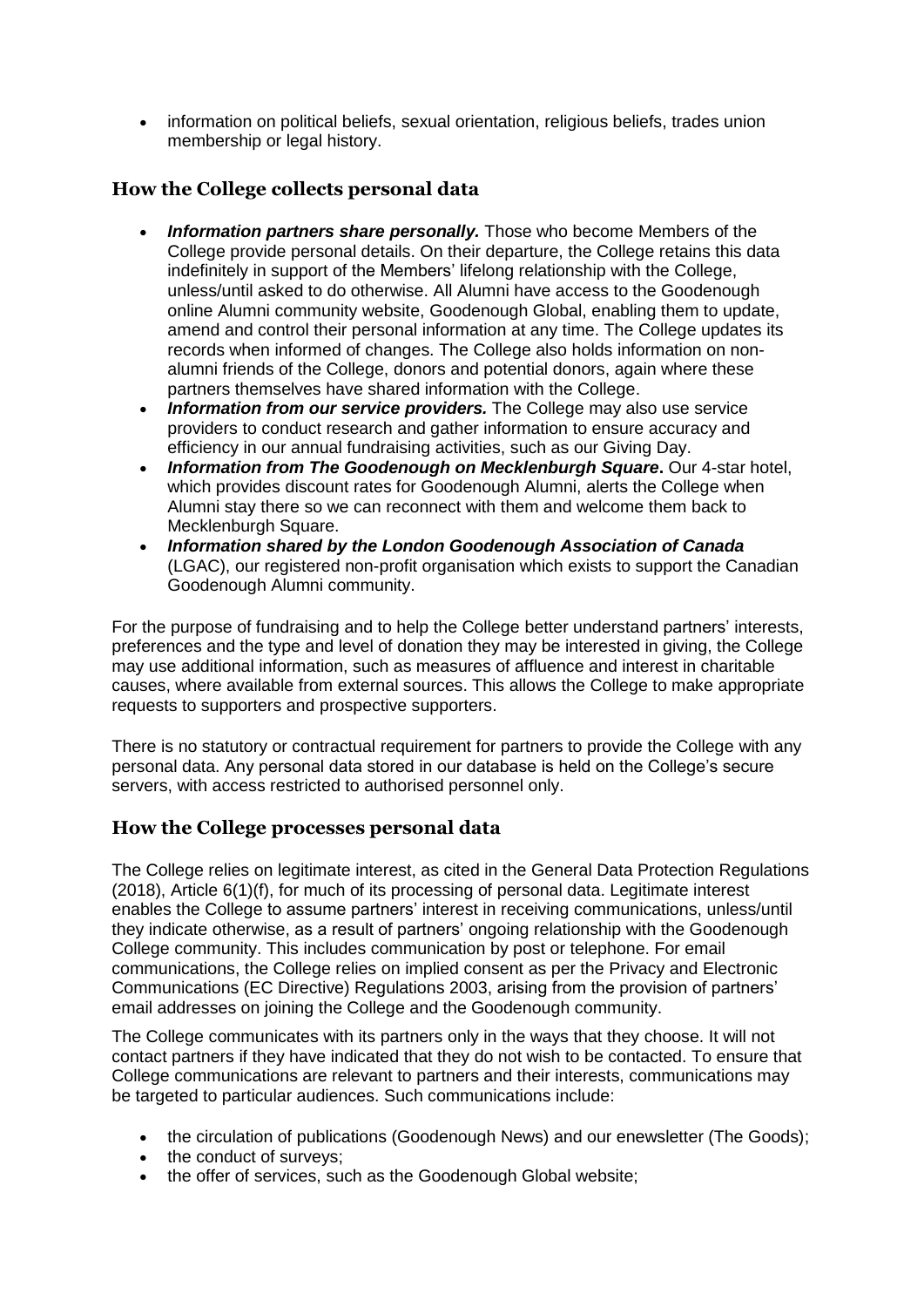- fundraising proposals and appeals for donations;
- invitations to College and Alumni events;
- promotion of other opportunities and services available to you (i.e. offers available through the Alumni network groups).

The College's partners have the right formally to request copies of the data the College holds on them at any time. This request, known as a Subject Access Request, can be made verbally or in writing. It is recommended to make such requests in writing to provide a clear trail of correspondence. Please email *[alumni@goodenough.ac.uk](mailto:alumni@goodenough.ac.uk)* for further information.

### **What personal data the College shares**

The College may share partners' personal information:

- with other Goodenough subsidiary bodies, such as The Goodenough on Mecklenburgh Square and The Burn;
- with trusted service providers with whom the College collaborates for charitable purposes, such as technical service providers who send emails or process donations, and companies who conduct wealth screening. The College undertakes careful checks of these companies before collaborating with them, and clear contracts set out our expectations and requirements in handling personal data;
- to facilitate communication between individual Alumni (although the College never releases personal contact details without prior permission0;
- with the London Goodenough Association of Canada (LGAC) regarding Alumni who have told us they are Canadian nationals or who are currently living in Canada. The LGAC uses this data to run an Alumni programme for Canadians and Canadian residents. It is a registered non-profit organisation that exists to support the Canadian Goodenough Alumni community. There is a data-sharing agreement in place to ensure LGAC complies with UK data protection standards. LGAC does not share this personal data with any other organisations;
- to process tax efficient international donations: there are tax efficient ways to donate for partners who are tax payers in the US, Canada and Hong Kong. The College needs to share donors' details with service providers to process these transactions effectively via secure international channels.

The College will never share, sell or swap partners' personal data with any other organisation for their own purposes.

The College may ask to publish donors' names in our literature; all donors are offered the option to remain anonymous.

# **How long the College holds personal data**

Goodenough College considers its relationship with its Alumni and donors to be life-long, and accordingly holds individuals' personal data indefinitely. Those partners who choose no longer to stay in touch should simply request that the College delete their data. In which case, the College will simply retain the individual's name and academic course details to ensure that no new record is inadvertently created in the future. The College may need to retain some financial records for statutory purposes (i.e. Gift Aid, anti-fraud and accounting matters). College partners have the right to opt out of their personal data being processed for marketing and fundraising purposes at any time. Please email *[alumni@goodenough.ac.uk](mailto:alumni@goodenough.ac.uk)* to state your preferences.